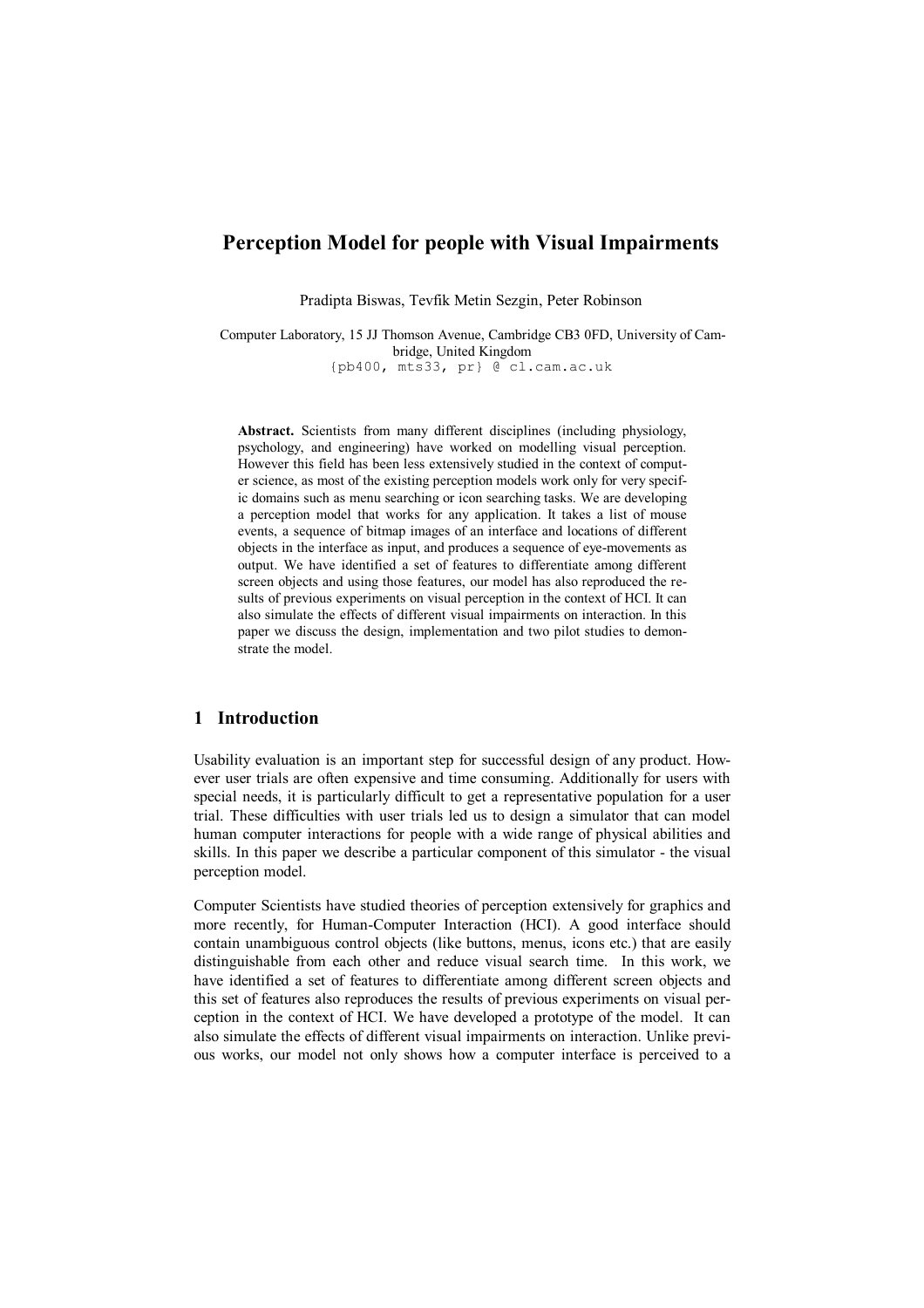visually impaired person, but also it can simulate the dynamics of interactions with a computer.

# **2 Related Work**

How do we see? This question has been addressed in many ways over the years. The Gestalt psychologists in early 19th century pioneered an interpretation of the processing mechanisms for sensory information [8]. Later the Gestalt principles gave birth to the top-down or constructivist theories of visual perception. According to this theory, the processing of sensory information is governed by our existing knowledge and expectations. On the other hand, bottom-up theorists suggest that perception occurs by automatic and direct processing of stimuli [8]. Considering both approaches, recent models of visual perception incorporate both top-down and bottom-up mechanisms [14]. This is also reflected in recent experimental results in neurophysiology [12, 17].

Knowledge about theories of perception has helped researchers to develop computational models of visual perception. Marr's model of perception is the pioneer in this field [14] and most of the other models follow its organization. However it was never implemented in a practical system [18]. In recent years, a plethora of models have been developed (e.g. ACRONYM, PARVO, CAMERA etc. [18]), which have also been implemented in computer systems. The working principles of these models are based on the general framework proposed in the analysis-by-synthesis model of Neisser [14] and mainly consist of the following three steps:

- 1. **Feature extraction:** As the name suggests, in this step the image is analysed to extract different features such as colour, edge, shape, curvature etc. This step mimics neural processing at the V1 region of brain.
- 2. **Perceptual grouping:** The extracted features are grouped together mainly based on different heuristics or rules (e.g. the proximity and containment rule in CAMERA system, rules of collinearity, parallelism and terminations in ACRONYM system [18]). In brain, similar type of perceptual grouping occurs in V2 and V3 regions.
- 3. **Object recognition:** The grouped features are compared to known objects and the closest match is chosen as the output.

In these three steps, the first step models the bottom-up theory of attention while the last two steps are guided by top-down theories. All of these models aim to recognize objects from a background picture and some of them have proved successful at recognizing simple objects (like mechanical instruments). However they have not demonstrated such good performance at recognizing arbitrary objects [18]. These early models do not operate at a detailed neurological level. Itti and Koch [10] present a review of some computational models, which try to explain vision at the neurological level. Itti's pure bottom-up model [10] even worked in some natural envi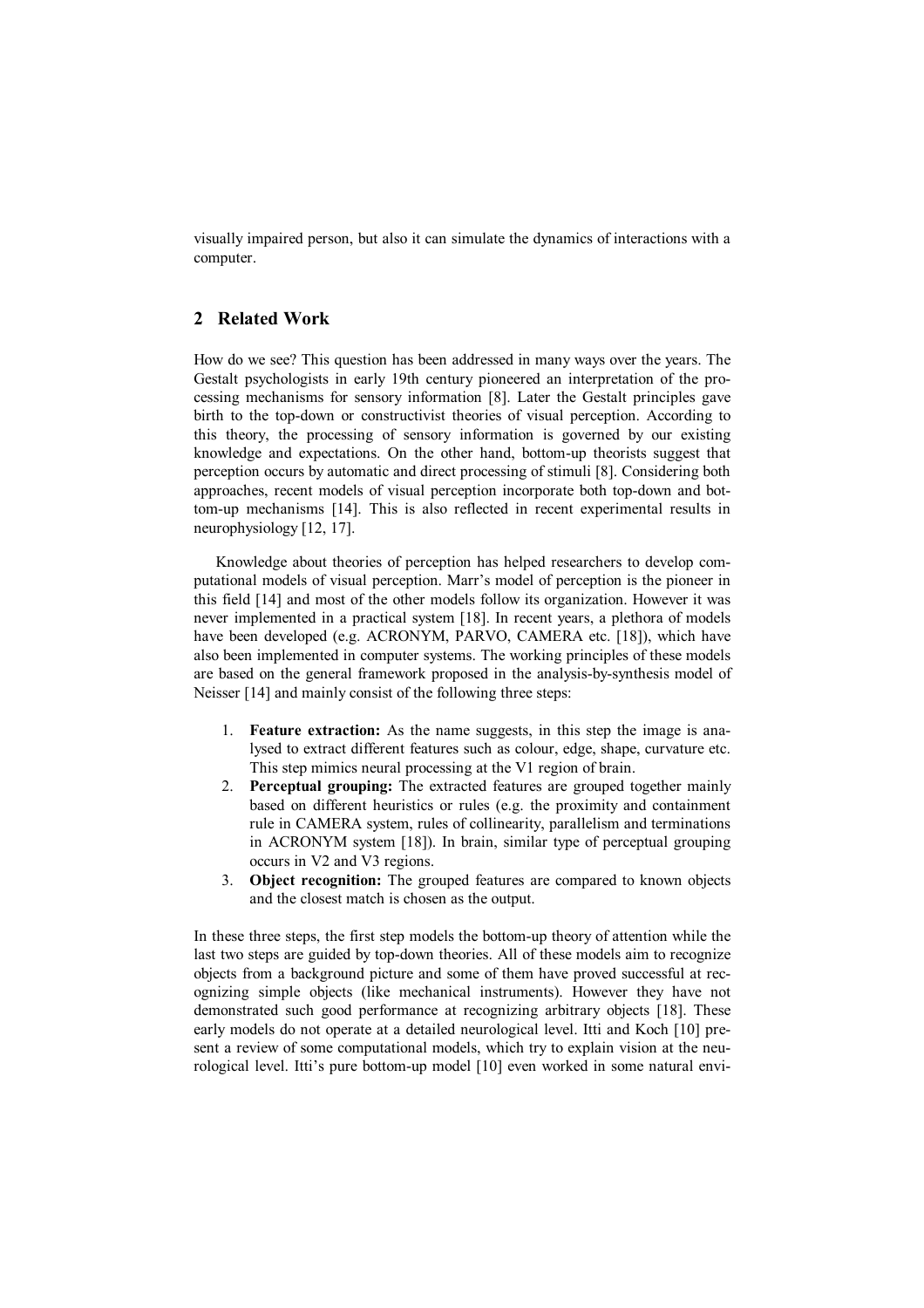ronments, but most of these models are used to explain the underlying phenomena of vision (mainly the bottom-up theories) rather than prediction.

In the field of Human Computer Interaction, the EPIC [11] and ACT-R [1] cognitive architectures have been used to develop perception models for menu searching and icon searching tasks. Both the EPIC and ACT-R models [4, 9] are used to explain the results of Nielsen's experiment on searching menu items [15] and found that users search through a menu list both in systematic and random ways. The ACT-R model has also been used to find out the characteristics of a good icon in the context of an icon-searching task [6, 7]. However the cognitive architectures emphasize modeling human cognition, so their perception and motor modules are not as well developed as others. The working principles of the perception models in EPIC and ACT-R/PM are quite simpler from the earlier general-purpose computational models of vision. These models do not use any image processing algorithms. The features of the target objects are manually fed into the system and they are manipulated by handcrafted rules in a rule-based system. As a result, these models do not scale well to general-purpose interaction tasks. Modelling of visual impairment is particularly difficult using these models. An object seems blurred in a continuous scale for different degrees of visual acuity loss and this continuous scale is hard to model using propositional clauses in ACT-R or EPIC. Shah et. al. [20] have proposed the use of image processing algorithms in a cognitive model, but they have not published any results about the predictive power of their model yet.

### **3. Design**

We have developed a perception model as part of a simulator for HCI. The simulator takes a task definition and locations of different objects in an interface as input and then predicts the cursor trace, probable eye movements across the screen and task completion time, for different input device configurations (e.g. mouse or single switch scanning systems) and undertaken by persons with different levels of skill and physical disabilities. The architecture of the simulator is shown in Figure 1. It consists of the following three components:

**The Application model** represents the task currently undertaken by the user by breaking it up into a set of simple atomic tasks using the KLM model [5].

**The Interface Model** decides the type of input and output devices to be used by a particular user and sets parameters for an interface.

**The User Model** simulates the interaction patterns of users for undertaking a task analysed by the task model under the configuration set by the interface model. It uses the sequence of phases defined by the Model Human Processor [5]. The perception model simulates the visual perception of interface objects. The cognitive model determines an action to accomplish the current task. The motor-behaviour model predicts the completion time and possible interaction patterns for performing an action. The details of the simulator and the cognitive and motor-behaviour models can be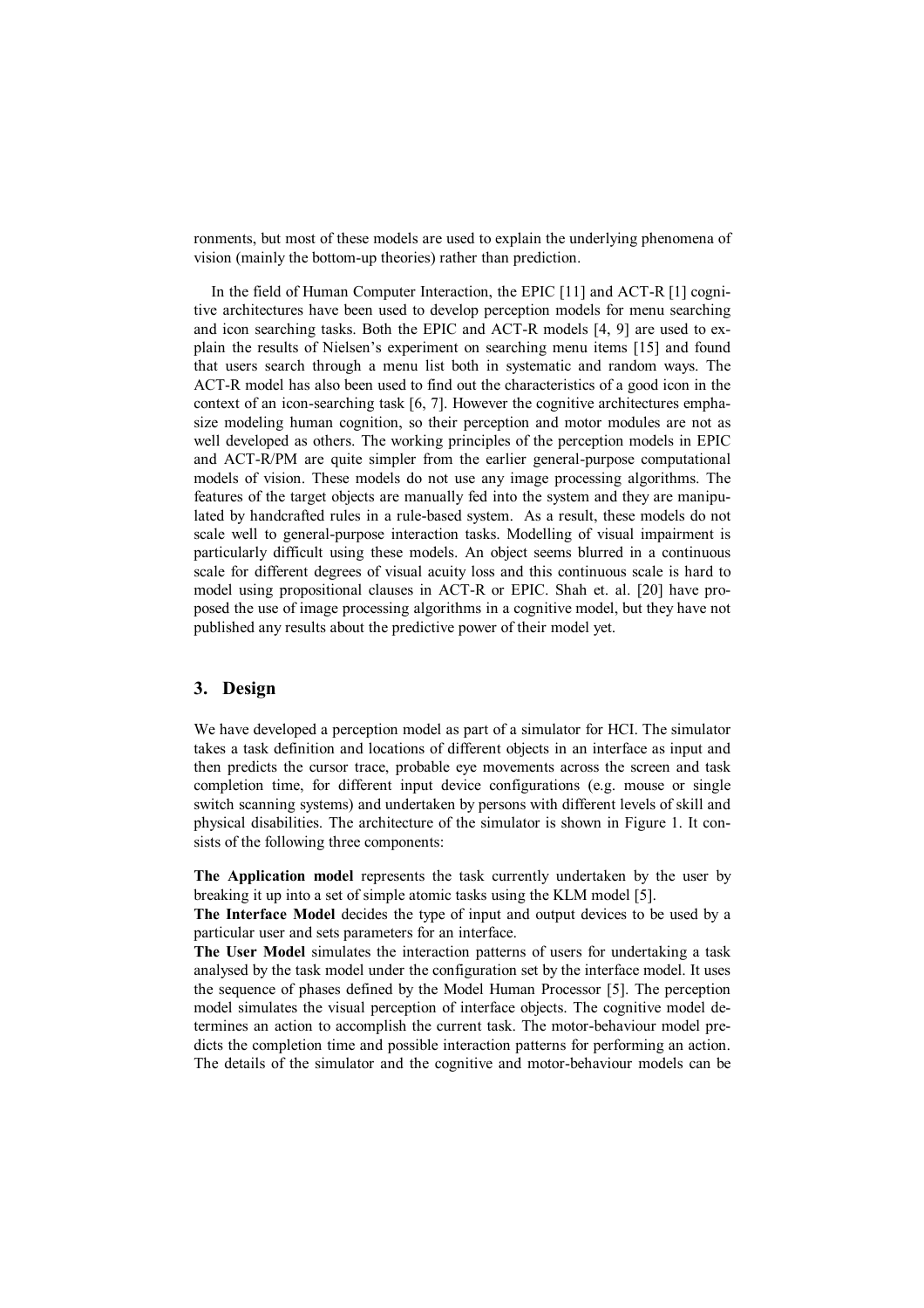found in two separate papers [2, 3]. In the following sections we present the perception model in detail.



Figure 1. Architecture of the Simulator

#### **Modelling perception**

Our perception model takes a list of mouse events, a sequence of bitmap images of an interface and locations of different objects in the interface as input, and produces a sequence of eye-movements as output. The model is controlled by four free parameters: distance of the user from the screen, foeveal angle, parafoveal angle and periphery angle (Figure 2). The default values of these parameters are set according to the EPIC architecture [11]. The model can also be used to simulate the effect of different visual impairments.



Figure 2. Foveal, parafoveal and peripheral vision

We perceive something on a computer screen by focusing attention at a portion of the screen and then searching for the desired object within that area. If the target object is not found we look at other portions of the screen until the object is found or the whole screen is scanned. Our model simulates this process in three steps (Figure 3).

- o Scanning the screen and decompose it into primitive features
- o Finding the probable points of attention fixation
- o Deducing a trajectory of eye movement

The perception model represents a user's area of attention by defining a focus rec-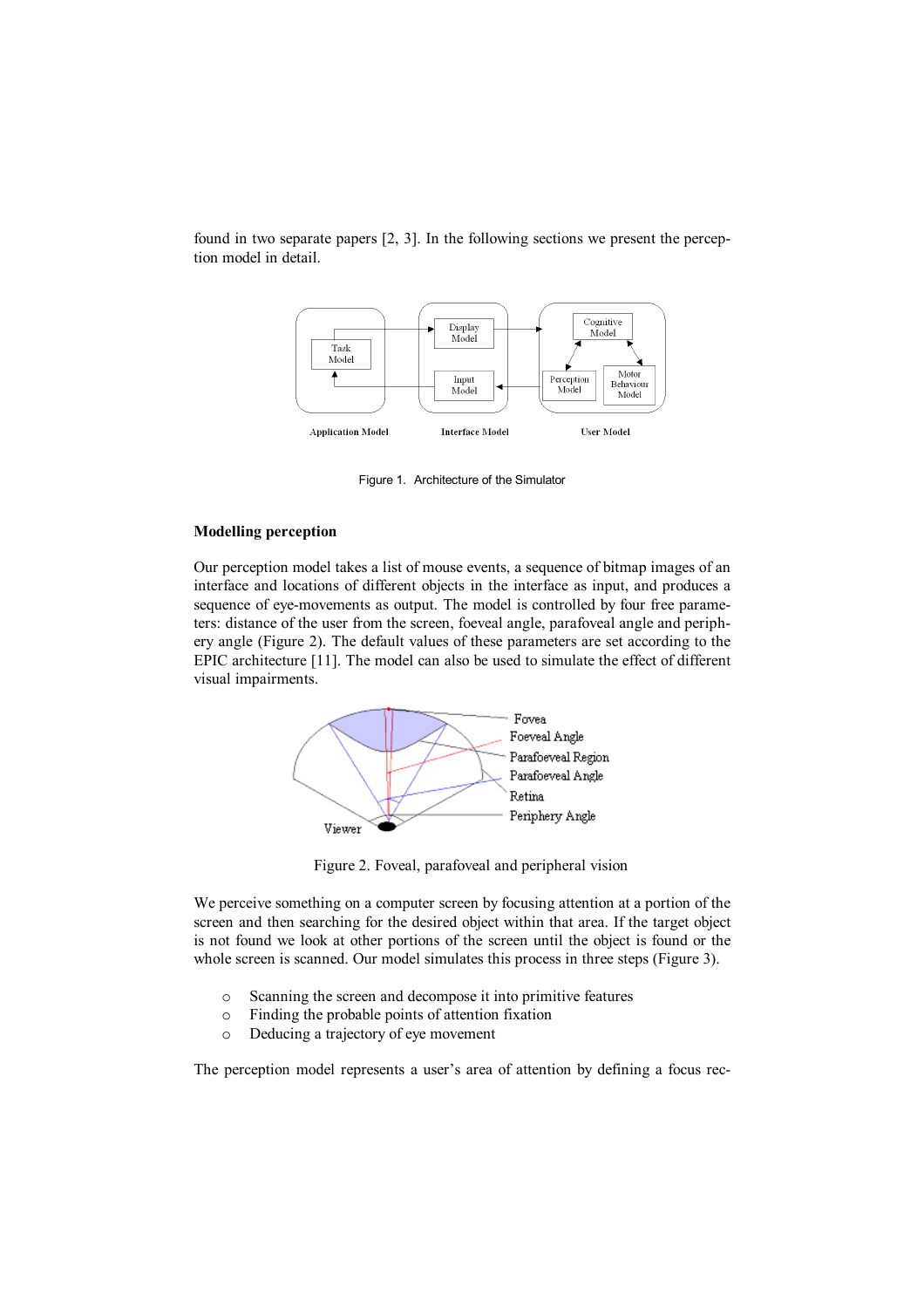tangle within a certain portion of the screen. The area of the focus rectangle is calculated from the distance of the user from the screen and the periphery angle (Figure 2). However it has already been found that we can see objects even which are out of attention (obviously with less accuracy [10]) and so the size of the focus rectangle varies with the number of probable targets in its vicinity. If the focus rectangle contains more than one probable target (whose locations are input to the system) then it shrinks in size to investigate each individual item. Similarly in a sparse area of the screen, the focus rectangle increases in size to reduce the number of attention shifts.

The model scans the whole screen by dividing it into several focus rectangles, one of which should contain the actual target. The probable points of attention fixation are calculated by evaluating the similarity of other focus rectangles to the one containing the target. We know which focus rectangle contains the target from the list of mouse events that was input to the system. The similarity is measured by decomposing each focus rectangle into a set of features (colour, edge, shape etc.) and then comparing the values of these features. The focus rectangles are aligned with respect to the objects within them [do you mean a 2D spatial alignment or a 1D ranking?].

Finally, the model shifts attention by combining three different strategies, **Nearest strategy** [6,7]: At each instant, the model shifts attention to the nearest probable point of attention fixation from the current position. **Random Strategy**: Attention randomly shifts to any probable point of fixation. **Cluster Strategy**: The probable points of attention fixation are clustered according to their position and attention shifts to the cluster centre of one of these clusters. We choose any one of these strategies probabilistically [probabilistic selection implies a probability distribution. How is the cluster really decided?].



Figure 3. Simulating visual perception

### **Pilot Studies**

*Study 1- Comparing performances for colour and shape recognition*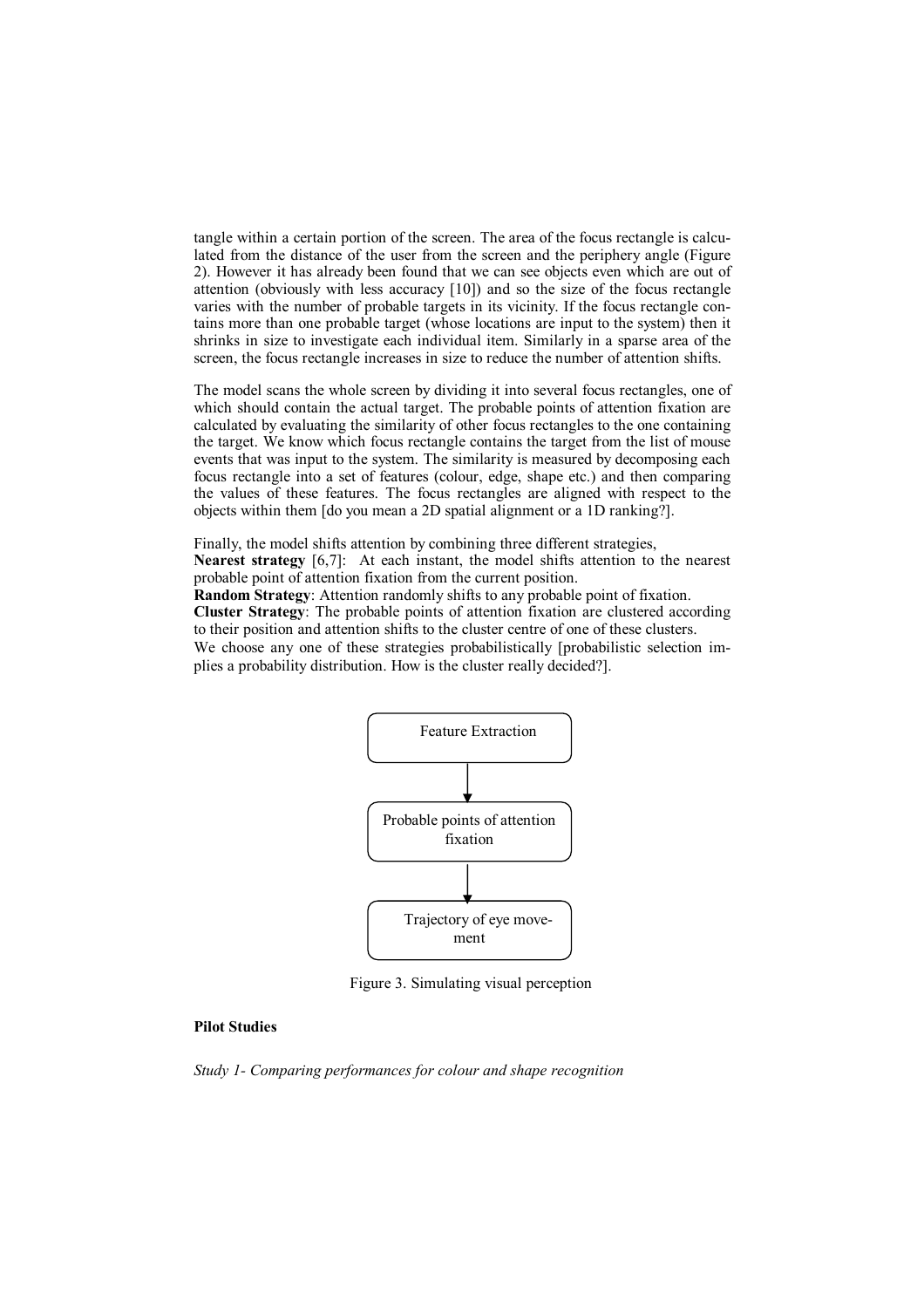In a computer screen, any target can be characterised by two properties – its colour and shape. In this study, we have investigated which of the features is easier to detect for impaired vision. We compared the reaction times people take to recognize a target from distractors of same colour and different shape and vice versa (Figure 4). Prior to each session, the participants were told about the target (e.g. a red circle) and then instructed to point to the target as soon as they could find it. We measured the reaction time between target display and recognition. We used nine types of targets of different colours and shapes. We recruited 10 participants (6 male, 4 female and average 25.4), who did not have any colour-blindness and had no visual impairment that could impede their vision after correction. We simulated visual impairment by using translucent filters from the Inclusive Design Toolkit [22] and considered four conditions (normal vision, mild acuity loss, severe acuity loss and central vision loss). The reaction times are shown in Figures 5. As can be seen from the Figures 5, shape recognition takes more time in general and especially for severe acuity loss and central vision loss. With the filters (simulating vision loss), participants took more time to differentiate between target and distractors of same colour and different shapes than the other case and some of them even reported that they could not detect the corners of the shapes.



Figure 4. a. Screen to test colour recognition b. Screen to test shape recognition



Figure 5. Variations of reaction time (in msec) for different impairments.

Guided by this study, we developed algorithms to simulate the process of colour and shape recognition. We used colour histogram matching algorithm [16] to measure and compare the colours, the Sobel operator [16] for edge detection and the shape context algorithm [21] for shape measurement. We simulated severe acuity loss by a low pass Gaussian filter. We found that the colour histogram matching algorithm works well even for a blurred screen; however the shape context matching algorithm does not. In particular, the edge detection algorithm, which is run before the shape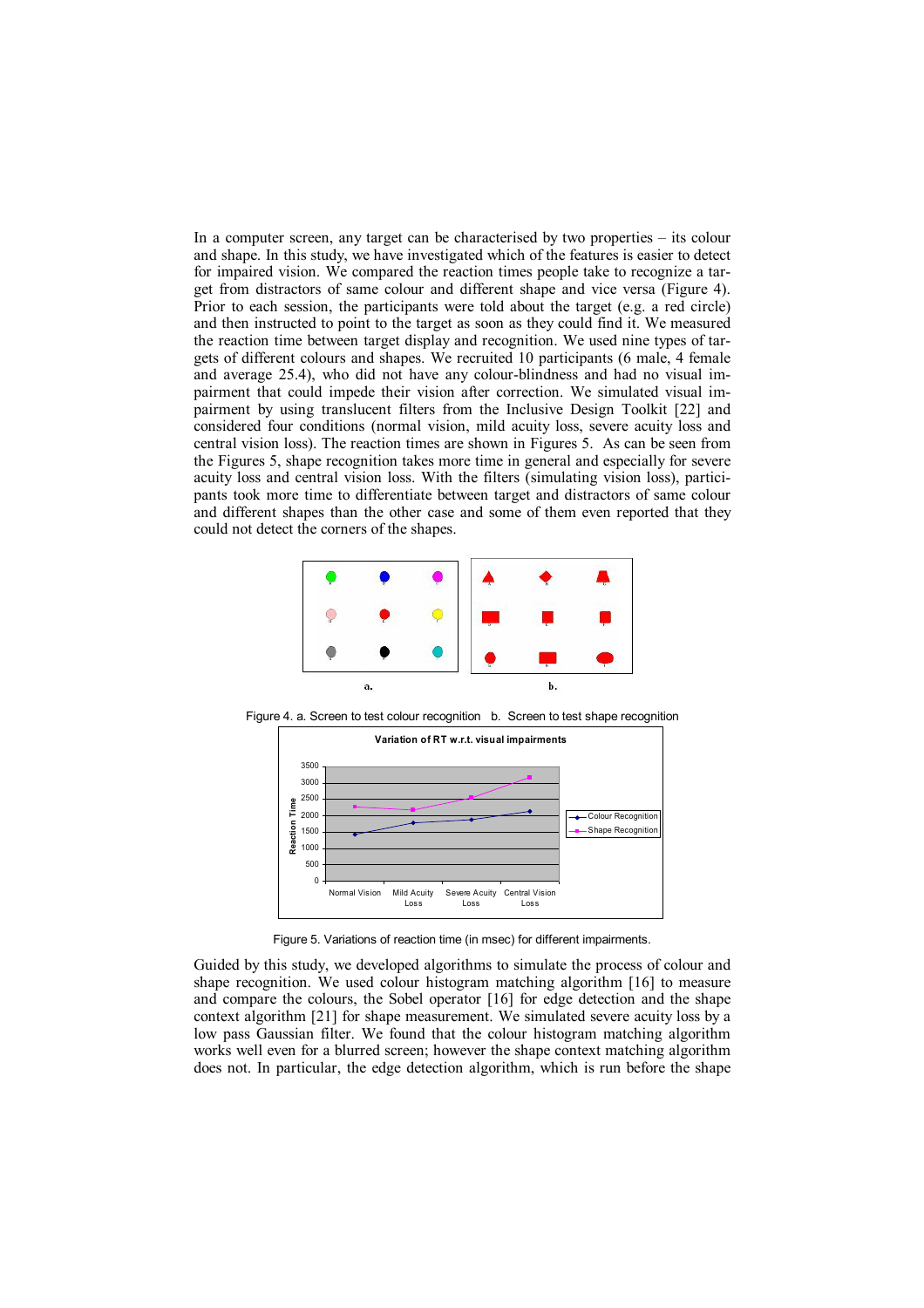context algorithm, fails to detect edges in a blurred screen. This is also consistent with the result we found in the study: with blurred vision people take more time to detect edges and thus to differentiate shapes from one another. However the colour information is not lost by blurring (as long as the colours contrast with background) and the colour-histogram matching algorithm finds it easier to recognize colour in the same way as the human participants. These results can be extended in future to predict reaction time from the colour histogram and shape context matching coefficients.

#### *Study 2- Defining the best set of features to predict the probable points of fixation*

The second study considered the best set of features to predict the probable points of fixation. For the pilot study, we assumed that in a screen, users' attention would fix on icons, which were same as the target icons instead of other types of icons. For example, if the target was a pdf file then attention would mostly be fixed on the pdf icons in the screen. We considered seven different types of icons (Figure 6) and looked for the best classification performance for different feature subsets. We used a backpropagation neural network as classifier. Figure 7 shows the classification performance for 15 different subsets of the Colour in RGB, Colour in YUV, shape and edge features. The error bars show the standard deviation for 30 runs for the best classifier parameters. As can be seen from Figure 7 the best results are obtained for the Colour (YUV), shape and edge features.



Figure 6. Icons used in pilot study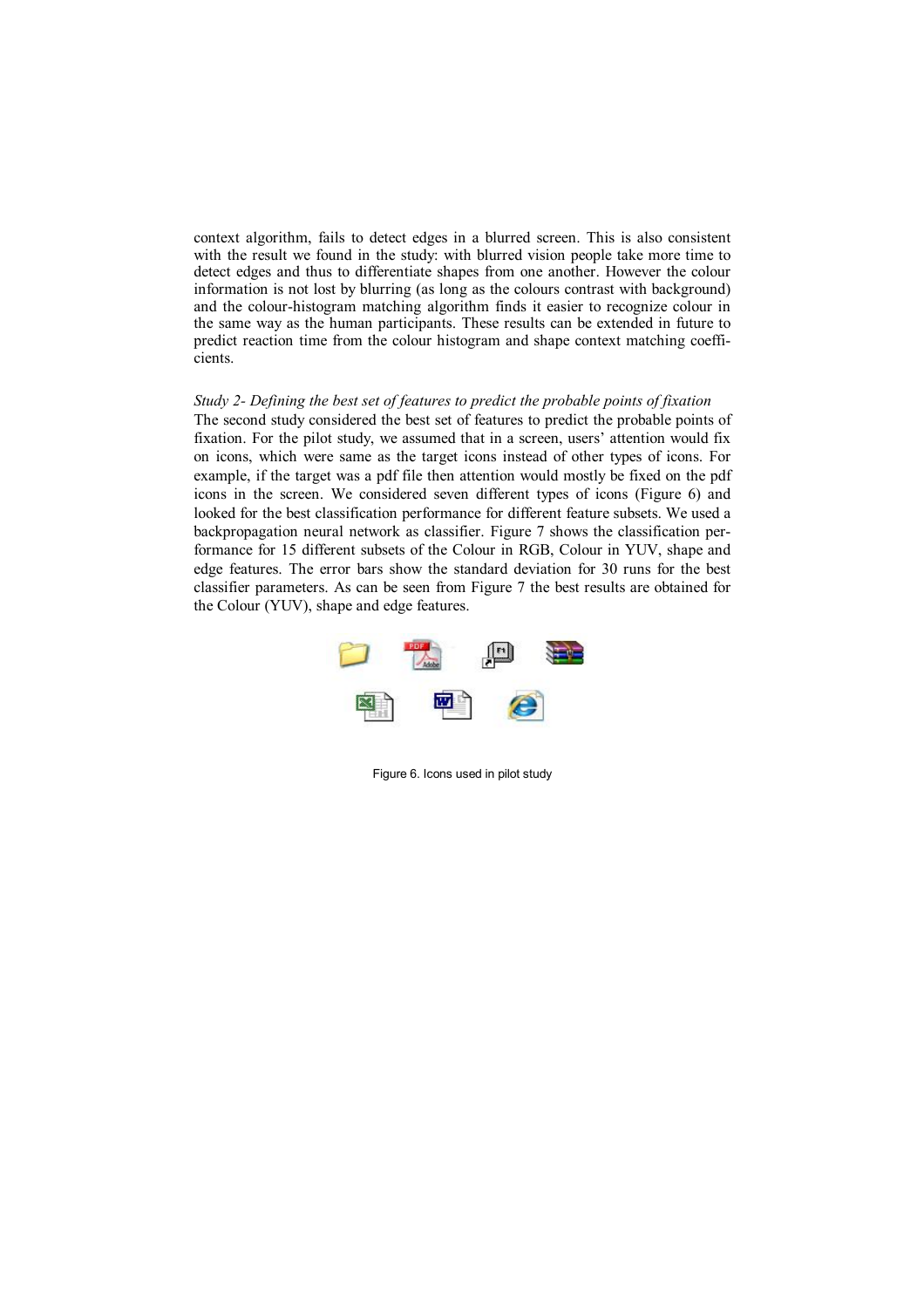

Figure 7. Classifier performance for different feature sets

# **Validation**

We do not yet have eye-tracking data of our own, so we compared the performance of our result to some previous eye-tracking data [6,7]. Figure 8 shows the actual eyetracking data of a previous experiment (Figure 8a), performance of the previous model (Figure 8b) and the performance of our model (Figure 8c). It can be seen that our model successfully identified all the probable points of fixation.



a. Eye tracking data [from 6, 7]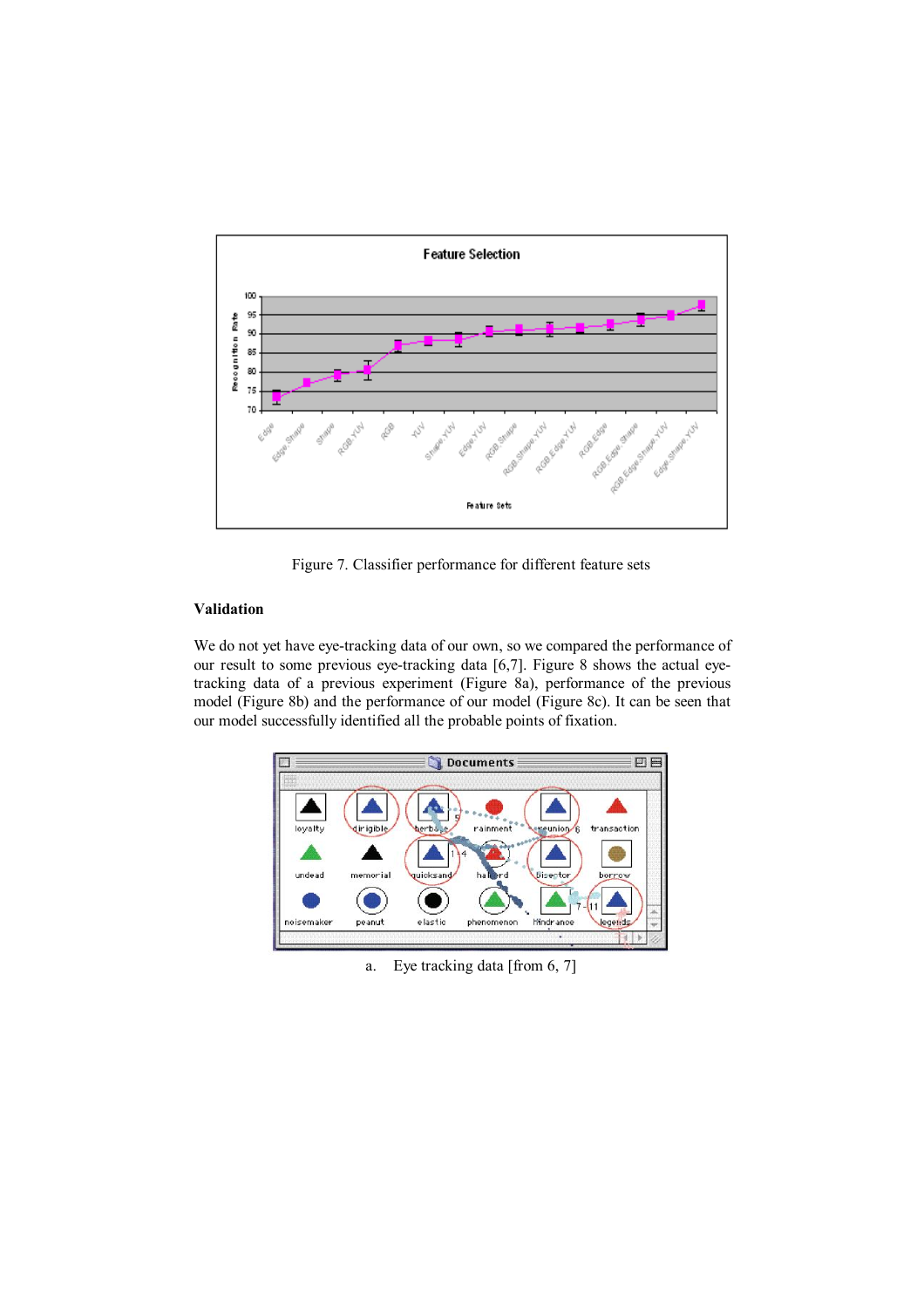

#### **Modelling visual impairment**

Our model can also simulate the effects of different visual impairments on interaction. To cover a wide range of visual impairments, we had three-level model. The first level simulates different diseases (currently Macular Degeneration, Diabetic Retinopathy, Tunnel vision and Colour-Blindness). The next level simulates the effect of change in different visual functions (e.g. Visual acuity, Contrast sensitivity, Visual field loss etc.). The last level allows different image processing algorithms to be run (e.g. Filtering, Smoothing etc.) on input images to manually simulate the effect of a particular impairment. This approach also makes it easier to model the progress of an impairment. The previous simulations on visual impairments model the progress of impairment by a single parameter [22, 23] or using too much parameter [24] [I couldn't understand what you mean by too much parameter]. In our system, the progress of any impairment can be modelled either by a single parameter or by changing the values of different visual functions. For example, the extent of a particular case of Maccular [Is this with double c or single c?] Degeneration can be modeled either by a single scale or by using different scales for visual acuity and central visual field loss. Additionally, most previous work (like the Visual Simulator Project [23] or the Inclusive Toolkit project [22]) simulate visual impairment on still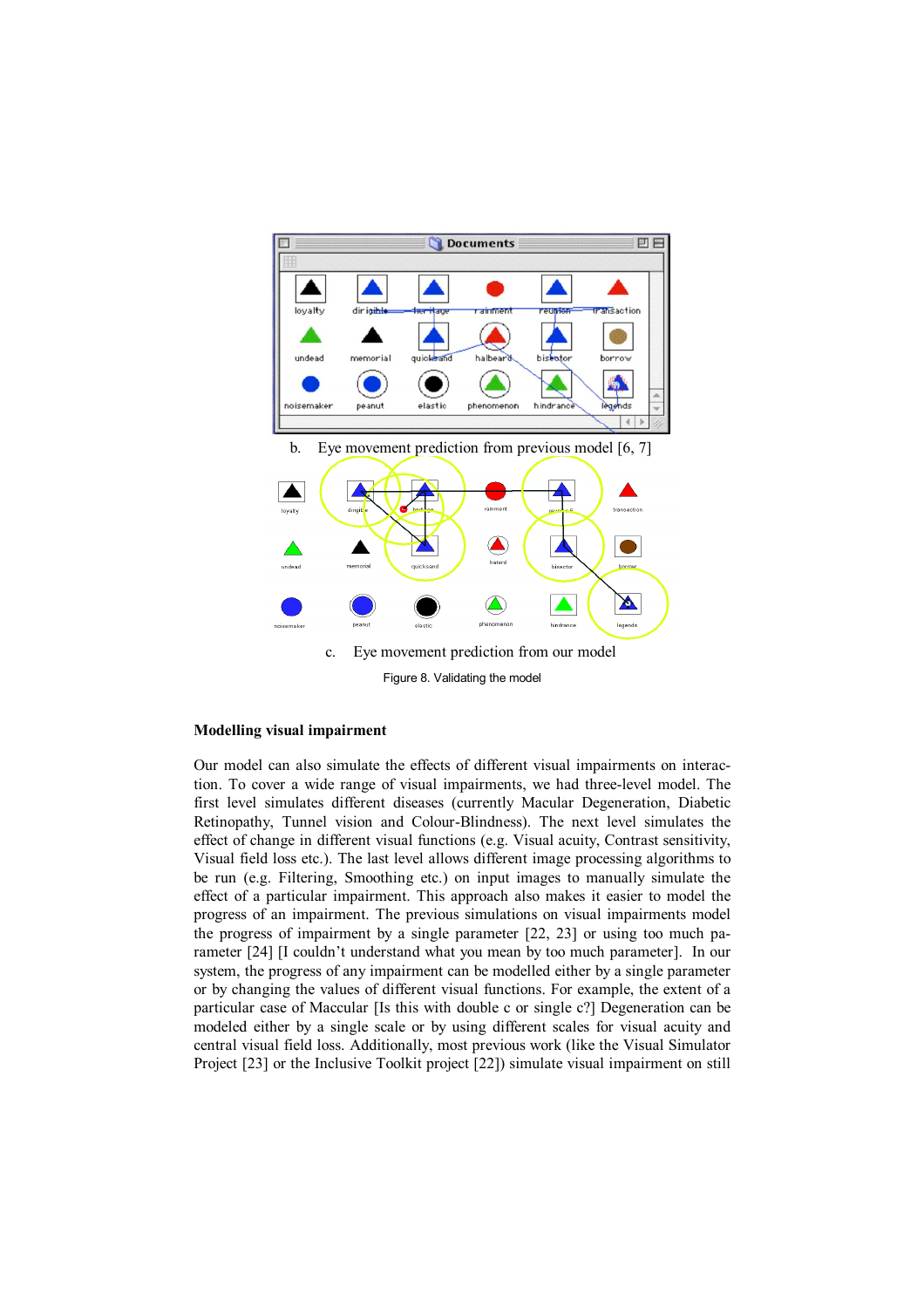images for a fixed position of eyes. Unlike this previous work, our model not only shows how a computer interface is perceived to a visually impaired person, but it can also simulate the dynamics of interactions with a computer. Figure 9 shows a few demonstrations of our simulator. In all these figures, the desired target is marked with the text 'Target' written in red. The black line indicates the trajectory of eye movements through a series of intermediate points of attention fixation marked with yellow rings.



a. Eye movement prediction for Maccular Degeneration





c. Eye movement prediction for Tunnel Vision

Figure 9. Eye movement prediction for different visual impairments

Figure 9a shows a sequence of eye movements for Maccular Degeneration. As can been seen from the figure, the whole screen becomes blurred since the patient is using peripheral vision and black spots appear in the centre of point of fixation due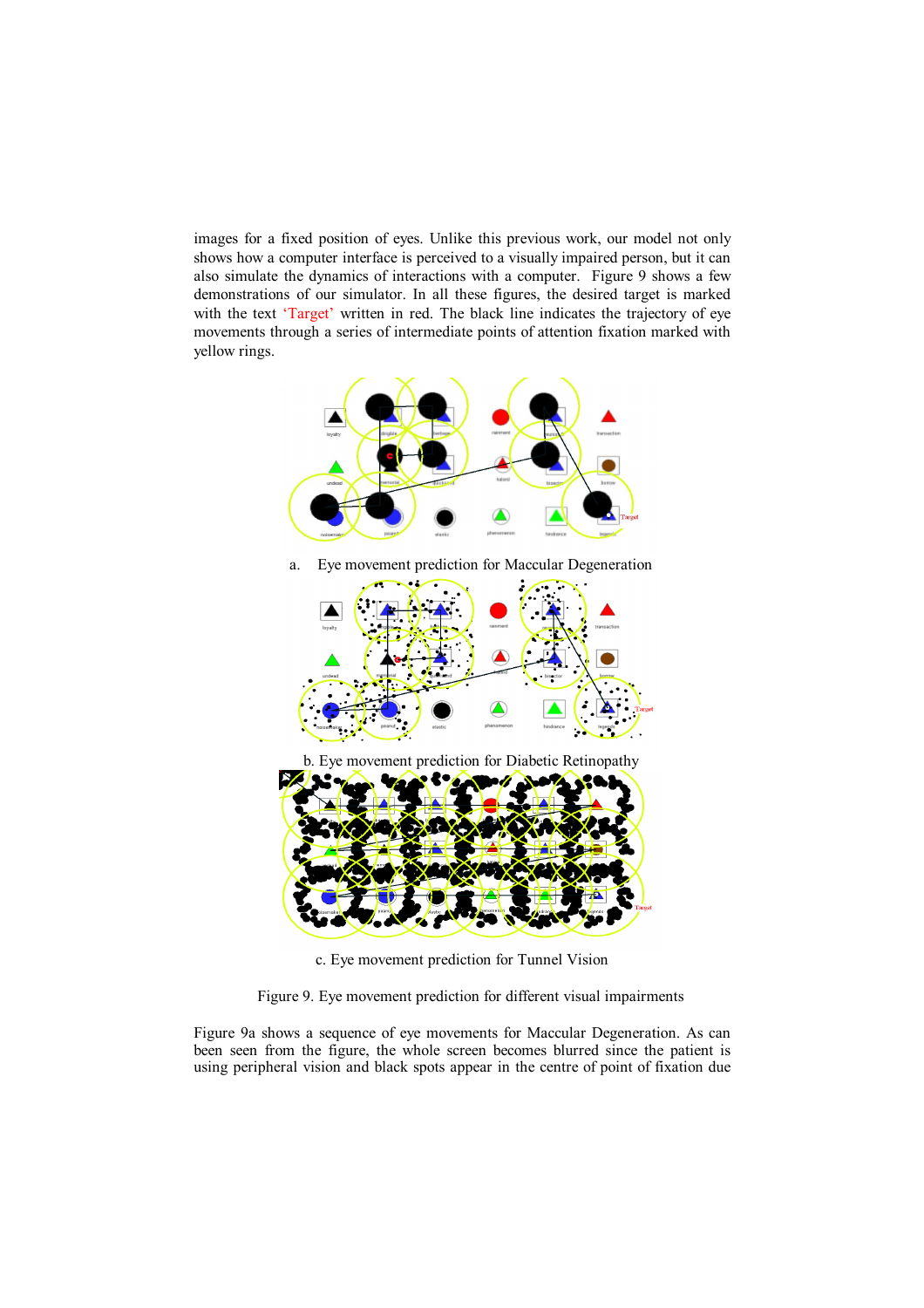to central field loss. In case of Diabetic Retinopathy (Figure 9b), some random black spots appear at the region of attention fixation due to blockage of blood vessels inside the eyes. In both of these cases the number of points of fixation is greater than in normal vision (Figure 8) since patients need to investigate all blue targets due to blurring of the screen. For tunnel vision (Figure 9c), the patient cannot use any peripheral vision, so he never sees the screen as a whole and can only see a small portion of it. So all targets need to be examined and eyes have to move systematically from left to right and top to bottom until the target is reached.

## **Discussion**

The first study qualitatively proves the credibility of colour histogram and shape context algorithms to model colour and shape recognition processes for both normal and impaired vision. The second study shows that they can also be used to identify icons besides primitive shapes (with more than 90% accuracy). Table 1 presents a comparative analysis of our model to that of ACT-R/PM and EPIC models. Our model seems to be more accurate, scalable and easier to use than the existing models. However, in real life situations the model also produces some false positives because it fails to take account of the domain knowledge of users. This knowledge can be either application specific or application independent. There is no way to simulate application specific domain knowledge without knowing the application beforehand. However there are certain types of domain knowledge that are application independent and apply to almost all applications. For example, the appearance of a pop-up window immediately shifts attention in real life, however the model still looks for probable targets in other parts of the screen. Similarly, when the target is a text box, users focus attention to the corresponding labels rather than other text boxes, which we do not yet model. There is also scope to model perceptual learning. Currently our neural network (used as a classifier) trains itself after each execution, but there is no way to remember a particular location, which would be used for the same purpose as before [I couldn't quite understand the argument in this sentence]. For that purpose, we could consider some high level features like the caption of a widget, handle of the application etc. to remember the utility of a location for a certain application. These issues did not arise in previous works since they used very specific and simple domains to model  $[4, 6, 7, 9]$ .

We are still not in a position to assert that our model actually outperforms previous models. Currently we are working on an experiment to track users' gaze while they try to recognize a target from a real life application (besides primitive shapes). We will simulate impairment using filters as our first study. Then we will try to predict the points of attention fixation and eye movements using our model. We are also working to predict the visual search time using the EMMA model [19], which will also help in evaluating the model.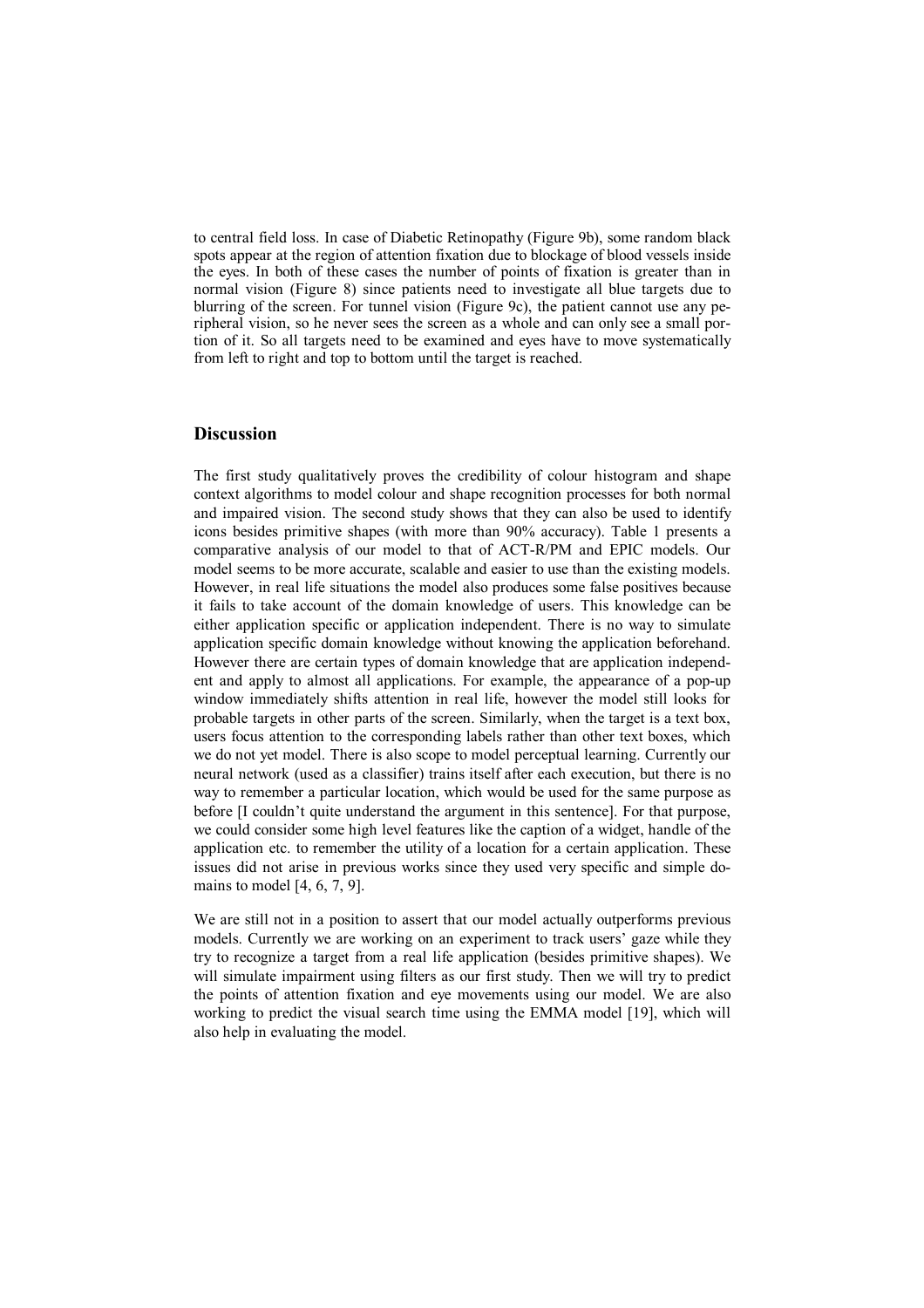|                                      | $ACT-R/PM$ or<br><b>EPIC</b> models                    | <b>Our Model</b>                                                           | <b>Advantages of our</b><br>model                       |
|--------------------------------------|--------------------------------------------------------|----------------------------------------------------------------------------|---------------------------------------------------------|
| <b>Storing</b><br><b>Stimuli</b>     | Propositional<br>Clauses                               | Spatial Array                                                              | Easy to use and<br>Scalable                             |
| <b>Extracting</b><br><b>Features</b> | Manually                                               | Automatically using Image<br>Processing algorithms                         | Full automation                                         |
| Matching<br><b>Features</b>          | Rules with binary<br>outcome                           | Image processing algorithms<br>that give the minimum<br>squared error      | More accurate                                           |
| Modelling<br>top down<br>knowledge   | Not relevant as<br>applied to very<br>specific domain. | Considers the type of target<br>(e.g. button, icon, combo box<br>$etc.$ ). | More detailed and<br>practical                          |
| <b>Shifting</b><br><b>Attention</b>  | Systematic/Ran-<br>dom and<br>Nearest strategy         | Clustering/Nearest/Random<br>strategy                                      | Not worse than previ-<br>ous, probably more<br>accurate |

### **Conclusions**

In this paper we have presented a perception model that can be used to evaluate and compare the visual feedback provided by different computer interfaces. The model is part of a larger system that is used to evaluate interfaces with respect to a wide range of skills and physical abilities [2, 3]. Our perception model takes a list of mouse events, a sequence of bitmap images of an interface and locations of different objects in the interface as input, and produces a sequence of eye-movements as output. The model supports existing theories on visual perception and it can also explain the results of most of the experiments done on visual perception in the field of Human-Computer Interaction. The model can also simulate the effect of different visual impairments on interactions. Unlike previous work, our model not only shows how a computer interface is perceived to a visually impaired person, but also it can simulate the dynamics of interactions with a computer. Currently we are in the process of calibrating the model using an eye-tracker.

#### **REFERENCES**

- [1] Anderson, J. R., and Lebiere, C., The Atomic Components of Thought. Hillsdale, NJ: Erlbaum, 1998
- [2] Biswas P. and Robinson P., Automatic Evaluation of Assistive Interfaces, In Proc. of the ACM Intl. Conf. on Intelligent User Interfaces (IUI), 247-256, 2008
- [3] Biswas P. and Robinson P., Simulation to Predict Performance of Assistive Interfaces, In Proc. of the 9th Intl. ACM SIGACCESS Conf. on Computers and Accessibility (ASSETS '07), 827-828, 2007
- [4] Byrne M. D., ACT-R/PM And Menu Selection: Applying A Cognitive Architecture To HCI, International Journal of Human Computer Studies,vol. 55, 2001
- [5] Card, S., Moran, T., and Newell, A. The Psychology of Human-Computer Interaction, Lawrence Erlbaum Associates, Hillsdale, NJ, 1983
- [6] Fleetwood, M. F. & Byrne, M. D. (2002) Modeling icon search in ACT-R/PM.Cognitive Systems Research, Vol. 3 (1), 25-33
- [7] Fleetwood M. F. and Byrne M. D., Modeling the Visual Search of Displays: A Revised ACT-R Model of Icon Search Based on Eye-Tracking Data, Human-Computer Interaction, 2006, Vol. 21, No. 2, 153-197
- [8] Hampson P. J. and Moris P. E., Understanding Cognition, Blackwell Publishers Ltd., Oxford, UK, 1996